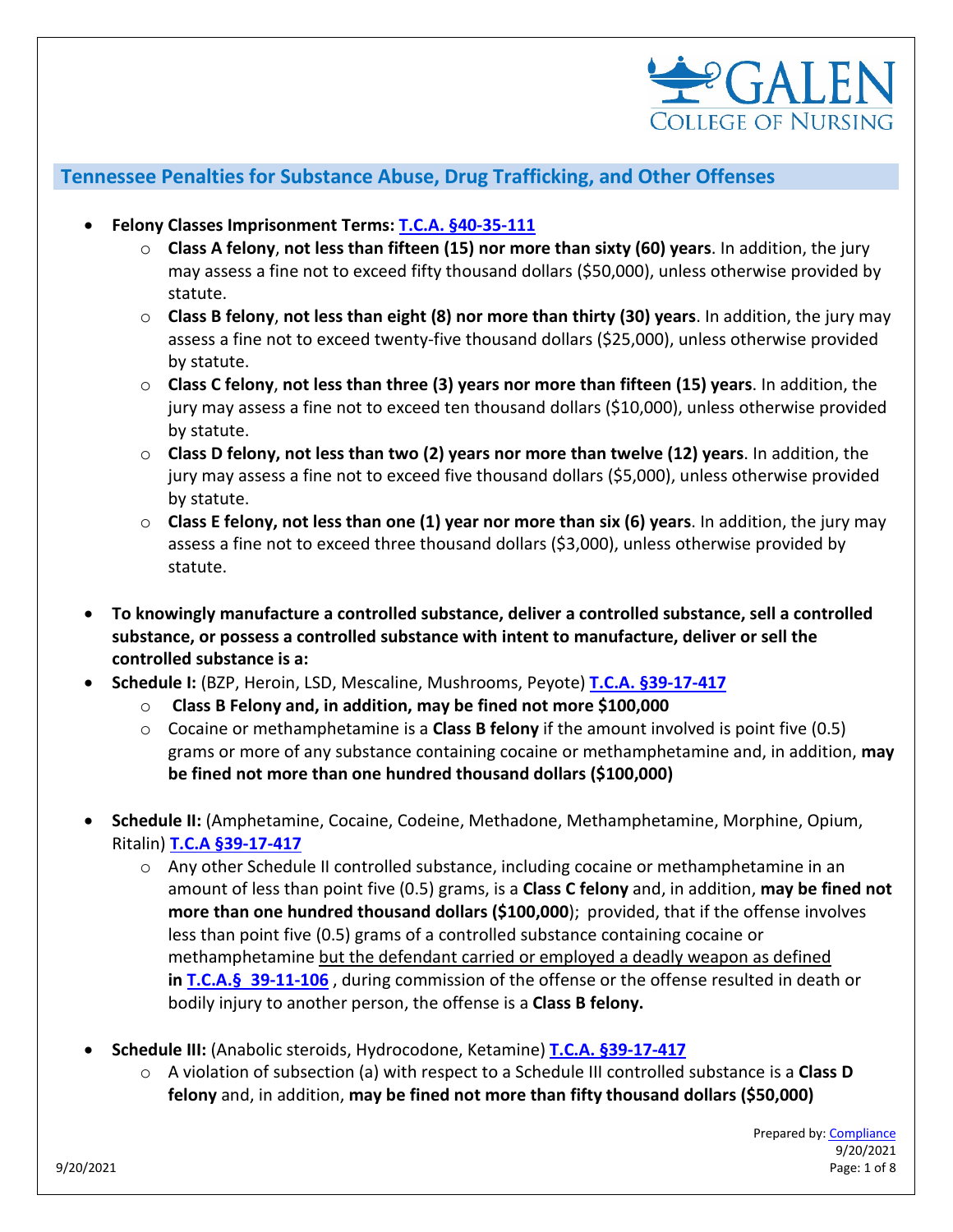### • **Anabolic Steroids: [T.C.A. §39-17-417](https://law.justia.com/codes/tennessee/2010/title-39/chapter-17/part-4/39-17-417/)**

- $\circ$  Notwithstanding any other law to the contrary, a person charged for the first time with delivering an anabolic steroid or possessing an anabolic steroid with the intent to manufacture, deliver or sell the steroid shall be eligible for pretrial diversion pursuant to title 40, chapter 15, and probation pursuant to title 40, chapter 28 and **[T.C.A. §40-35-313.](https://law.justia.com/codes/tennessee/2019/title-40/chapter-35/part-3/section-40-35-313/)**
- **Schedule IV:** (Fenfluramine, Flunitrazepam, Klonopin, Xanax (alprazolam), Valium (diazepam), Other benzodiazepines/ sedatives) **[T.C.A. §39-17-417](https://law.justia.com/codes/tennessee/2010/title-39/chapter-17/part-4/39-17-417/)**
	- o **Class D felony and, in addition, may be fined not more than fifty thousand dollars (\$50,000)**
	- o **\*\*Flunitrazepam:**
		- **Class C felony and, in addition, may be fined not more than one hundred thousand dollars (\$100,000)**
- **Schedule V:** (medicines with limited amounts of codeine and opium) **[T.C.A. §39-17-417](https://law.justia.com/codes/tennessee/2010/title-39/chapter-17/part-4/39-17-417/)**
	- o **Class E felony** and, in addition**, may be fined not more than five thousand dollars (\$5,000)**
- **Schedule VI:** (marijuana, THC, and their synthetic equivalents) **[T.C.A. §39-17-417](https://law.justia.com/codes/tennessee/2010/title-39/chapter-17/part-4/39-17-417/)**
	- o **Class E felony and, in addition, may be fined not more than one thousand dollars (\$1,000)**

## • **\*\*Marijuana: [T.C.A. §39-17-417](https://law.justia.com/codes/tennessee/2010/title-39/chapter-17/part-4/39-17-417/)**

- o with respect to a Schedule VI controlled substance classified as **marijuana containing not less than one-half ( 1/2 ) ounce (14.175 grams) nor more than ten pounds (10 lbs.) (4535 grams)** of marijuana, or a Schedule VI controlled substance defined as a non-leafy, resinous material containing tetrahydrocannabinol (hashish), containing not more than two pounds (2 lbs.) (905 grams) of hashish is a **Class E felony and, in addition, may be fined not more than five thousand dollars (\$5,000)**
- o with respect to a Schedule VI controlled substance classified as **marijuana and containing not less than ten pounds (10 lbs.), one gram (4536 grams) of marijuana nor more than seventy pounds (70 lbs.) (31,696 grams) of marijuana**, or a Schedule VI controlled substance defined as a non-leafy, resinous material containing tetrahydrocannabinol (hashish) and containing not less than two pounds (2 lbs.), one gram (906 grams) nor more than four pounds (4 lbs.) (1810 grams) of hashish, or a Schedule VI controlled substance classified as marijuana consisting of not less than ten (10) marijuana plants nor more than nineteen (19) marijuana plants, regardless of weight, is a **Class D felony and, in addition, may be fined not more than fifty thousand dollars (\$50,000).**
- $\circ$  with respect to a Schedule VI controlled substance defined as a non-leafy, resinous material containing **tetrahydrocannabinol (hashish) and containing not less than four pounds (4 lbs.), one gram (1811 grams) nor more than eight pounds (8 lbs.) (3620 grams) of hashish**, or a Schedule VI controlled substance classified as marijuana consisting of not less than twenty (20) marijuana plants nor more than ninety-nine (99) marijuana plants, regardless of weight, is a **Class C felony and, in addition, may be fined not more than one hundred thousand dollars (\$100,000).**
- **Schedule VII: (butyl nitrite) [T.C.A. §39-17-417](https://law.justia.com/codes/tennessee/2010/title-39/chapter-17/part-4/39-17-417/)**
	- o **Class E felony** and, in addition, **may be fined not more than one thousand dollars (\$1,000)**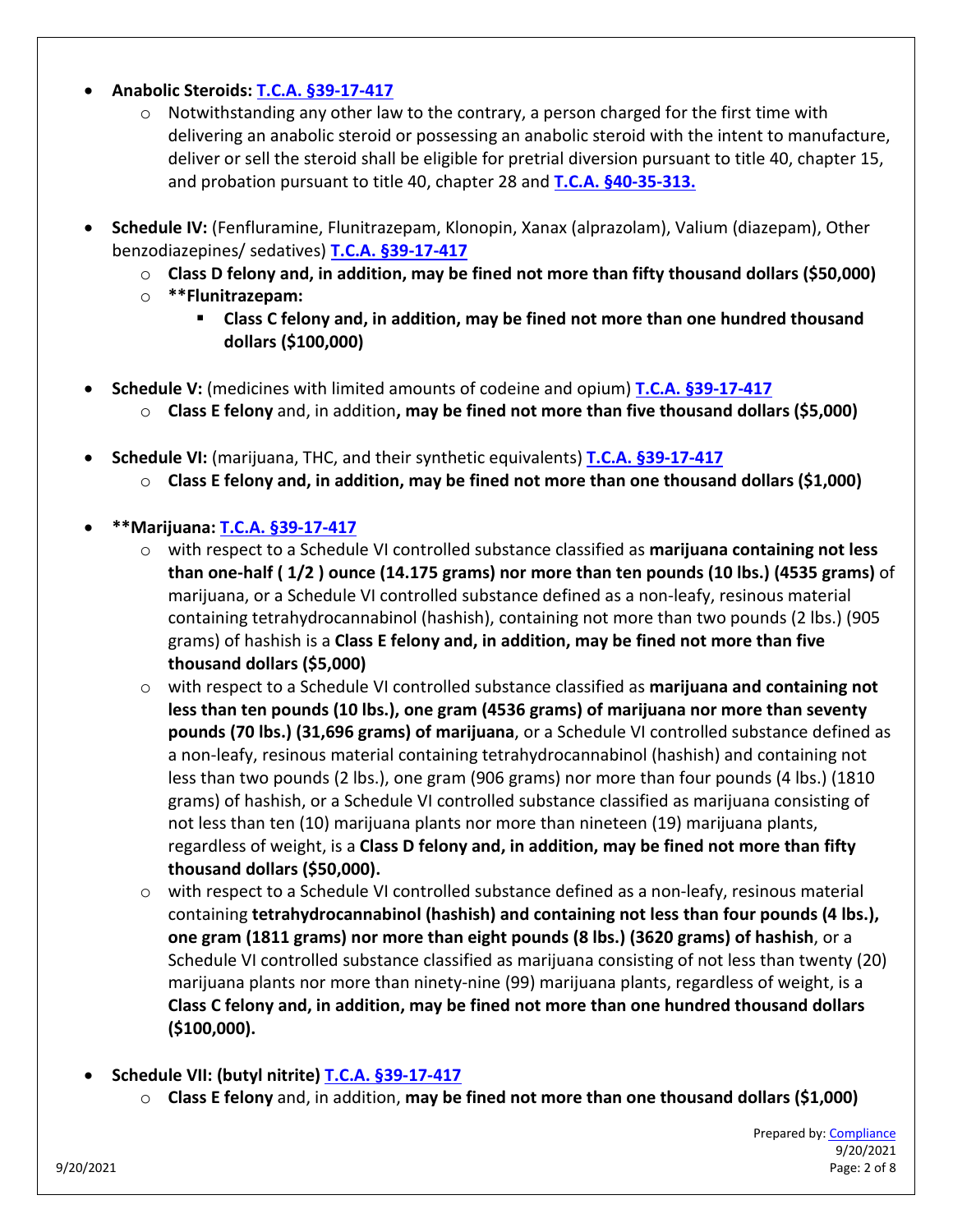### • **Mandatory Minimum Fines[: T.C.A. § 39-17-428](https://law.justia.com/codes/tennessee/2015/title-39/chapter-17/part-4/section-39-17-428/)**

- $\circ$  In determining the minimum fine to impose upon any person convicted of violating any provision of this part, the court shall first determine whether the person was convicted of a misdemeanor or felony violation of this part and then shall determine if the person has any previous convictions for violations of this part. Having determined the category of offense and offender, the judge shall impose a minimum mandatory fine based upon the following
	- **First conviction** for a misdemeanor drug offense involving a **Schedule VI** controlled substance classified as **marijuana or hashish** - **\$250**
	- **Second - \$500**
	- **Third or subsequent conviction** for a misdemeanor drug offense involving a Schedule VI controlled substance classified as marijuana or hashish, enhanced as a felony under
	- **T.C.A. [§ 39-17 -418\(e\)](https://law.justia.com/codes/tennessee/2014/title-39/chapter-17/part-4/section-39-17-418/) \$1,000**
	- .
	- **First conviction** for a misdemeanor drug offense involving a scheduled controlled **substance other than Schedule VI** - \$750
	- **Second - \$850**
	- **Third or subsequent conviction** for a misdemeanor drug offense involving a scheduled controlled substance other than Schedule VI, enhanced as a felony under **[T.C.A. § 39-17](https://law.justia.com/codes/tennessee/2014/title-39/chapter-17/part-4/section-39-17-418/)  [418\(e\)](https://law.justia.com/codes/tennessee/2014/title-39/chapter-17/part-4/section-39-17-418/)**- **\$1,000**
	- **First conviction** for possession of drug paraphernalia under **[T.C.A. § 39-17-425\(a\)\(1\)](https://law.justia.com/codes/tennessee/2019/title-39/chapter-17/part-4/section-39-17-425/) \$150**
	- **Second or subsequent conviction** for possession of drug paraphernalia under **[T.C.A. §](https://law.justia.com/codes/tennessee/2019/title-39/chapter-17/part-4/section-39-17-425/)  [39-17-425\(a\)\(1\)](https://law.justia.com/codes/tennessee/2019/title-39/chapter-17/part-4/section-39-17-425/)** and conviction for all other misdemeanor drug offenses **- \$250**
	- **First conviction** for all felony drug offenses involving a scheduled controlled substance **- \$2,000**
	- **Second conviction** for all felony drug offenses involving a scheduled controlled substance **-\$3,000**
	- **Third or subsequent conviction** for all felony drug offenses involving a scheduled controlled substance **-\$5,000**

# • **Heightened Offenses: [T.C.A. §39-17-417](https://law.justia.com/codes/tennessee/2010/title-39/chapter-17/part-4/39-17-417/)**

- o Violations Dealing with Excess Amounts of the following result in a **Class B Felony** and in addition, may be fined not more than **\$200,000**
	- Fifteen (15) grams or more of any substance containing **heroin**
	- Fifteen (15) grams or more of any substance containing **morphine**
	- Five (5) grams or more of any substance containing **hydromorphone**
	- Five (5) grams or more of any substance containing lysergic acid diethylamide **(LSD)**
	- Twenty-six (26) grams or more of any substance containing **cocaine**
	- Five (5) grams or more of any substance containing a **combination of pentazocine and tripelennamine** or **joint possession of pentazocine and tripelennamine**
	- Thirty (30) grams or more of any substance containing **phencyclidine**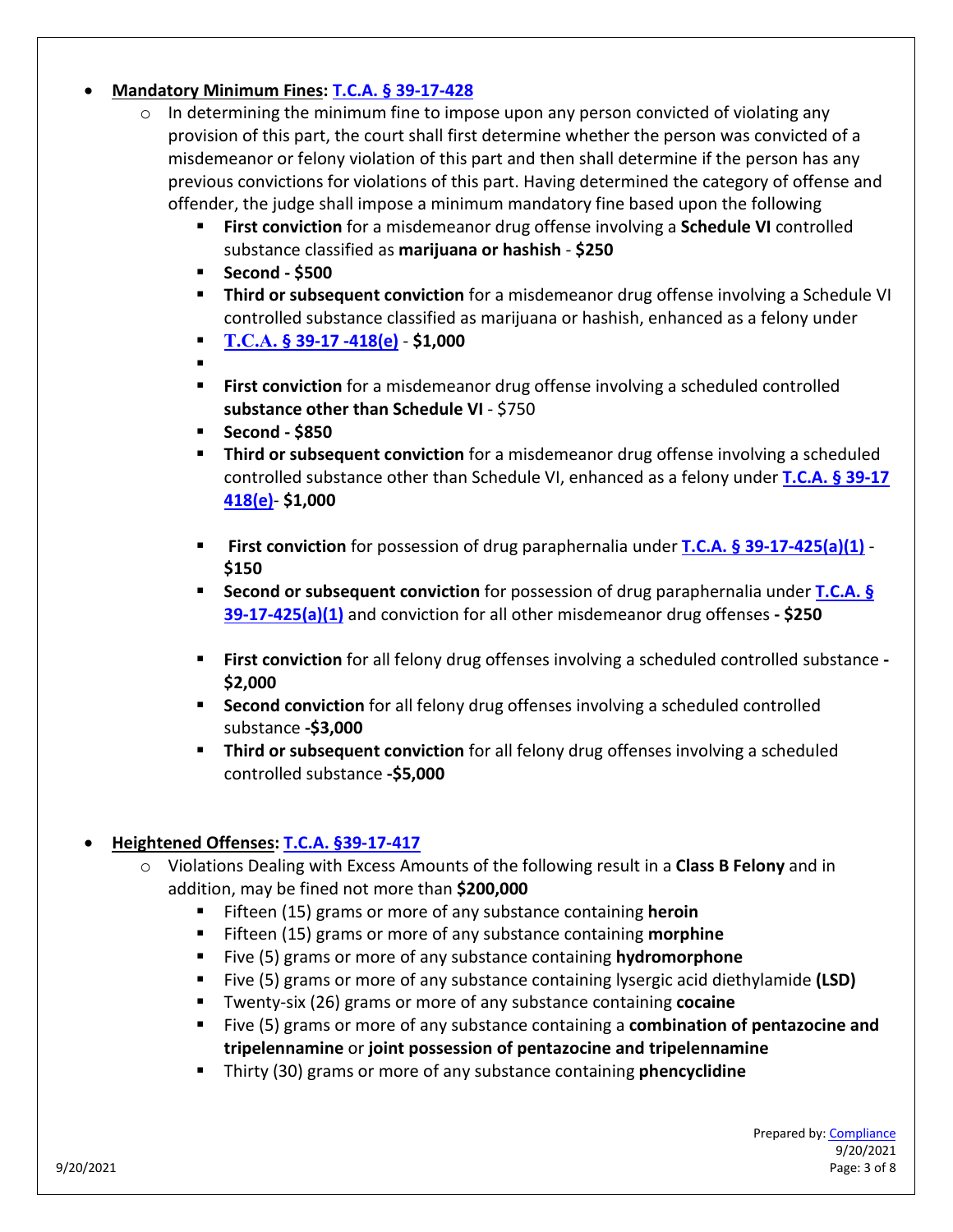- One hundred (100) grams or more of any substance containing a derivative of barbituric acid or any of the salts of a derivative of **barbituric acid**
- Fifty (50) grams or more of any substance containing **phenmetrazine**
- Twenty-six (26) grams or more of any substance containing amphetamine or methamphetamine or any salt of an optical isomer of **amphetamine or methamphetamine**
- One thousand (1,000) grams or more of any substance containing **peyote**
- **Two hundred (200) grams or more of any substance containing a controlled substance** classified in Schedule I or II not listed above **OR**
- Not less than seventy pounds (70 lbs.), (31,697 grams) nor more than three hundred pounds (300 lbs.) (136,050 grams) of any substance containing **marijuana,** or a Schedule VI controlled substance defined as a non-leafy, resinous material containing tetrahydrocannabinol (hashish) and containing not less than eight pounds (8 lbs.), one gram (3621 grams) nor more than fifteen pounds (15 lbs.) (6,792 grams) of any substance containing hashish, or not less than one hundred (100) marijuana plants nor more than four hundred ninety-nine (499) marijuana plants, regardless of weight
- o Violations Dealing with Excess Amounts of the following result in a **Class A Felony** and in addition, may be fined not more than **\$500,000**
	- One hundred fifty (150) grams or more of any substance containing **heroin**
	- One hundred fifty (150) grams or more of any substance containing **morphine**
	- Fifty (50) grams or more of any substance containing **hydromorphone**
	- Fifty (50) grams or more of any substance containing lysergic acid diethylamide **(LSD)**
	- Three hundred (300) grams or more of any substance containing **cocaine**
	- Fifty (50) grams or more of any substance containing a combination of pentazocine and tripelennamine or joint possession of **pentazocine and tripelennamine**
	- Three hundred (300) grams or more of any substance containing **phencyclidine**
	- One thousand (1,000) grams or more of any substance containing a derivative of barbituric acid or any of the salts of a derivative of **barbituric acid**
	- Five hundred (500) grams or more of any substance containing **phenmetrazine**
	- Three hundred (300) grams or more of any substance containing amphetamine or methamphetamine or any salt of an optical isomer of **amphetamine or methamphetamine**
	- Ten thousand (10,000) grams or more of any substance containing **peyote**
	- **Two thousand (2,000) grams or more of any substance containing a controlled** substance classified in Schedule I or II not listed above
	- **Three hundred pounds (300 lbs.) (136,050 grams)** or more of any substance containing marijuana, or a Schedule VI controlled substance defined as a non-leafy, resinous material containing tetrahydrocannabinol (hashish) and containing not less than fifteen pounds (15 lbs.), one gram (6,793 grams) of any substance containing hashish, or five hundred (500) or more marijuana plants, regardless of weight
- \*\* If the district attorney general believes that a defendant should be sentenced as a **habitual drug offender,** the district attorney general shall file notice of the defendant's record of prior convictions for violations specified above in conformity with the provisions of **[T.C.A. §40-35-202](https://codes.findlaw.com/tn/title-40-criminal-procedure/tn-code-sect-40-35-202.html)**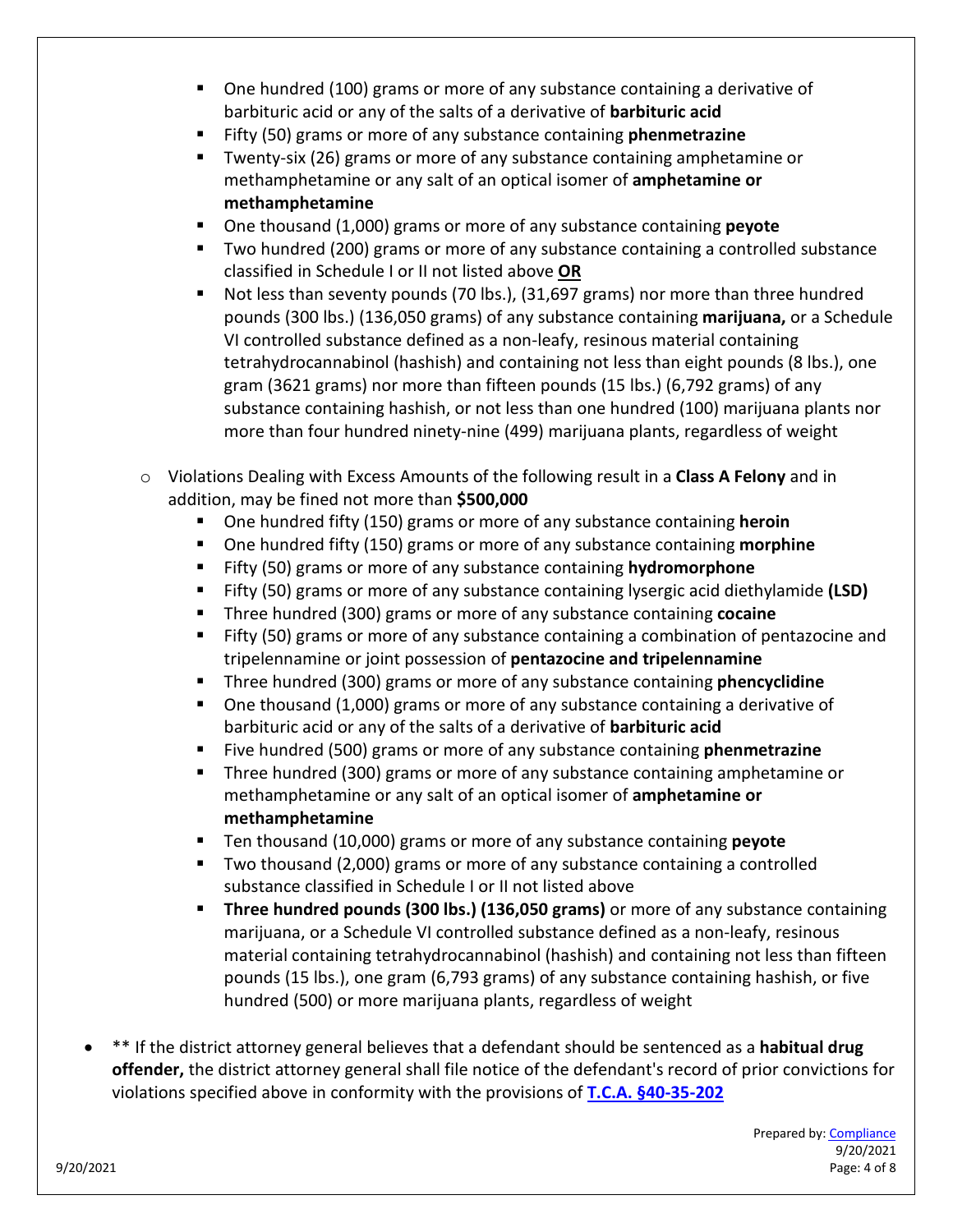• **\*\*** The offense outlined above "To knowingly manufacture a controlled substance, deliver a controlled substance, sell a controlled substance, or possess a controlled substance with intent to manufacture, deliver or sell the controlled substance" with respect to any substance defined in **[T.C.A.](https://law.justia.com/codes/tennessee/2010/title-39/chapter-17/part-4/39-17-408/)  [§39-17-408\(d\)\(2\)](https://law.justia.com/codes/tennessee/2010/title-39/chapter-17/part-4/39-17-408/) shall include the preparation or compounding of a controlled substance by an individual for the individual's own use.**

# • **Alcohol Related Offenses**

- o **Implied Consent – Refusal to Submit to Blood Alcohol (BAC) test: [T.C.A. §55-10-406](https://law.justia.com/codes/tennessee/2010/title-55/chapter-10/part-4/55-10-406/)**
	- $1$ <sup>st</sup> Offense Revocation of Drivers License for 1 year
	- 2<sup>nd</sup> Offense Revocation of Drivers License for 2 years
	- Revocation of Drivers License for 2 years if crash resulted in bodily injury
	- Revocation of Drivers License for 5 years if crash resulted in a death

## o **1st Time DUI Offender - .08 (BAC): [T.C.A. §55-10-401](https://law.justia.com/codes/tennessee/2010/title-55/chapter-10/part-4/55-10-401/) & [T.C.A. §55-10-403](https://law.justia.com/codes/tennessee/2016/title-55/chapter-10/part-4/section-55-10-403/#:%7E:text=Fines%20for%20violations%20of%20%C2%A7%2055%2D10%2D401%20%2D%2D%20Restitution.,-Universal%20Citation%3A%20TN&text=(a)%20A%20person%20convicted%20for,shall%20be%20fined%20as%20follows%3A&text=(4)%20For%20a%20fourth%20or,thousand%20dollars%20(%2415%2C000)%3B)**

- **.**20 BAC or greater minimum jail time 7 consecutive days
- **E** License revocation for 1 year Restricted License available
- You will be ordered to participate in an alcohol and drug treatment program
- **Pay restitution to any person suffering physical injury or personal loss**
- Pay fines as outlined in **[T.C.A. § 55-10-403](https://law.justia.com/codes/tennessee/2016/title-55/chapter-10/part-4/section-55-10-403/)** 
	- First offense \$350 \$1,500
	- Second offense \$600 \$3,500
	- Third offense \$1,100 \$10,000
	- Fourth or Subsequent offense \$3,000 \$15,000
	- For any offense while accompanied by a child under 18 years of age the person shall be fined \$1,000 in addition to the fine for the DUI offense.
- **If** Ignition Interlock Device installed at your expense. Minimum first year costs could exceed \$1,000.00
- **If all interlack Device installed at your expense. Minimum first year costs could interact** exceed \$1,000.00
- **If all interlack Device installed at your expense. Minimum first year costs could interally** exceed \$1,000.00

# o **2nd Time DUI Offender: T.C.A. § 55-10-407**

- 45 days to 11 months, 29 days in jail
- \$600-\$3,500 mandatory fine
- **E** License revocation for 2 years/Restricted License available
- Subject to vehicle seizure/forfeiture
- You will be ordered to attend an alcohol and drug treatment program
- **EXEC** Ignition Interlock Device installed at your expense
- If two (2) convictions of DUI in 5 years, Ignition Interlock Device required for 6 months after reinstatement at your expense
- **Pay restitution to any person suffering personal injury or loss**

### o **3rd Time DUI Offender: [T.C.A. § 55-10-411](https://codes.findlaw.com/tn/title-55-motor-and-other-vehicles/tn-code-sect-55-10-411.html)**

■ 120 days to 11 months, 29 days in jail

<sup>.</sup>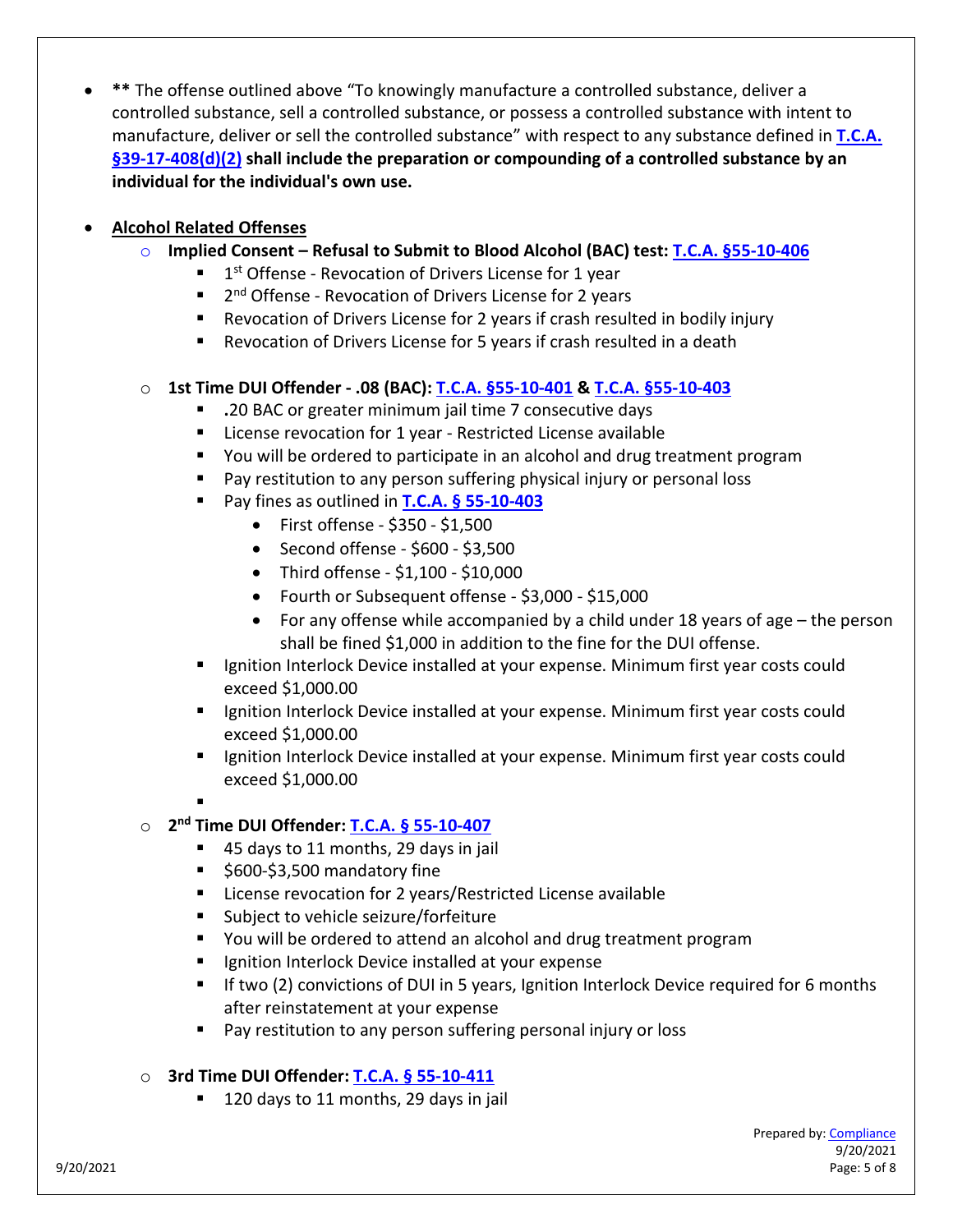- $\blacktriangleright$  \$1,100 to \$10,000 mandatory fines
- License revocation for 6 years/Restricted license available
- **Subject to vehicle seizure/forfeiture**
- Alcohol and drug treatment program
- **If** Ignition Interlock Device installed at your expense
- **If two (2) convictions of DUI in 5 years, Ignition Interlock Device required for 6 months** after reinstatement at your expense

### o **4th and Subsequent DUI Offender**

- **Class E Felony**
- 1 Year (365) days of jail time with a minimum of 150 consecutive days served
- $\sim$  \$3,000 to \$15,000 mandatory fine
- **EXECT** License revocation for 8 years/Restricted license available
- **Subject to vehicle seizure/forfeiture**
- Alcohol and drug treatment program
- **If** Ignition Interlock Device installed at your expense
- **IF IF two (2) convictions of DUI in 5 years, Ignition Interlock Device required for 6 months** after reinstatement at your expense

### o **Vehicular Assault: Serious injury to another person by a DUI driver**

- Class D Felony **[T.C.A. §39-13-106](https://law.justia.com/codes/tennessee/2015/title-39/chapter-13/part-1/section-39-13-106)**
- License revocation from 1 to 5 years according to number of prior offenses
- Usil time 2 to 12 years
- Fines and court costs
- No restricted driver license is available

### o **Child Endangerment: DUI with passenger under 18 years old**

- Class D felony if child suffers serious injury **[T.C.A. §55-10-403,](https://law.justia.com/codes/tennessee/2016/title-55/chapter-10/part-4/section-55-10-403/) [T.C.A. §40-35-112](https://law.justia.com/codes/tennessee/2010/title-40/chapter-35/part-1/40-35-112/)**
	- 2 to 12 years jail time
- Class B Felony if child death involved
	- 8 to 30 years jail time
- **License revocation** 
	- \*\*NOTE: Sentence length depends on a number of factors, including the person's criminal history as outlined in **[T.C.A. §40-35-112](https://law.justia.com/codes/tennessee/2010/title-40/chapter-35/part-1/40-35-112/)**

### o **Vehicular Homicide: Fatal crash caused by DUI with .08 BAC or more**

- Class B Felony **[T.C.A.§39-13-213,](https://law.justia.com/codes/tennessee/2010/title-39/chapter-13/part-2/39-13-213/) [T.C.A. §40-35-112](https://law.justia.com/codes/tennessee/2010/title-40/chapter-35/part-1/40-35-112/)**
- License revocation for 3-10 years/NO restricted license available
- No restricted driver license is available
- o **Aggravated Vehicular Assault While Driving Intoxicated**
	- Class A Felony **[T.C.A. §39-13-218,](https://law.justia.com/codes/tennessee/2010/title-39/chapter-13/part-2/39-13-218/#:%7E:text=39%2D13%2D218.,Aggravated%20vehicular%20homicide.&text=(B)%20Vehicular%20assault.) [T.C.A.§40-35-112](https://law.justia.com/codes/tennessee/2010/title-40/chapter-35/part-1/40-35-112/)**
	- A result of the following conditions: Two or more prior DUI conviction, Vehicular assault convictions or, any combination
	- **One prior Vehicular Homicide**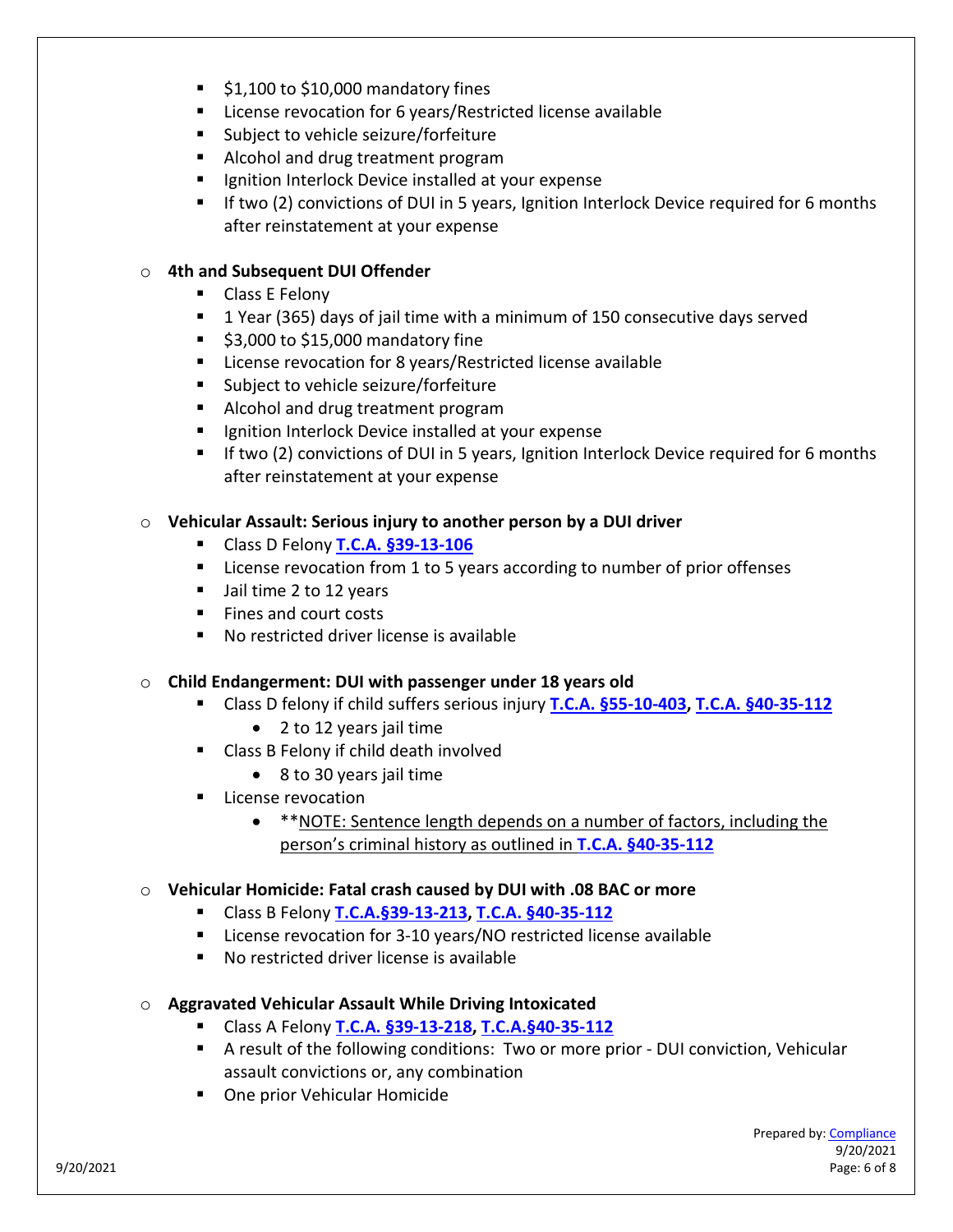- A BAC of .20 or greater at the time of the vehicular homicide has (1) one prior DUI or Vehicular Assault offense
- **Fees to Reinstate a Drivers License After Alcohol-Related Offenses** 
	- o **Implied Consent/Refusal to Submit to Blood Alcohol [T.C.A. §55-10-406](https://law.justia.com/codes/tennessee/2010/title-55/chapter-10/part-4/55-10-406/)**
		- \$100 reinstatement fee
		- **550 fee if filing of financial responsibility [\(SR-22\)](https://www.geico.com/information/sr22-details/)** is required
		- **575 fee for failure to surrender driver license may be required**
		- Required to apply for valid license & pay appropriate driver license fee
	- o **Drug Free Youth Act Offenses (Ages 13 – 17) [T.C.A. §55-10-701](https://law.justia.com/codes/tennessee/2010/title-55/chapter-10/part-7/55-10-701/) & Underage Possession of Alcohol (Age 18 -21) [T.C.A.§57-5-301](https://law.justia.com/codes/tennessee/2010/title-57/chapter-5/part-3/57-5-301/)**
		- **520 reinstatement fee**
		- **575 fee for failure to surrender driver license may be required**
		- Required to apply for valid license & pay appropriate driver license fee

### o **All other DUI Type Offenses**

- **5100 reinstatement fee**
- \$3 certification fee if violation occurred in Tennessee
- **550 fee if filing of financial responsibility [\(SR-22\)](https://www.geico.com/information/sr22-details/)** is required
- **575 fee for failure to surrender driver license may be required**
- Required to apply for valid license & pay appropriate driver license fee

### • **Penalties for drug and alcohol-related offenses committed by minors**

### o **Drug Free Youth Act Offenses (Ages 13 – 17) [T.C.A. §55-10-701](https://law.justia.com/codes/tennessee/2010/title-55/chapter-10/part-7/55-10-701/)**

- License suspension for 1 year or until person reaches age 17, whichever longer for 1st offense & may apply to court for early withdrawal of suspension after serving 90 days
- **EXT** License suspension of 2 years or until person reaches age 18, whichever longer for 2nd offense & may apply to court for early withdrawal of suspension after serving 1 year
- Restricted license can be issued on 1st offense at court discretion, however, on 2nd offense must serve one year of suspension before eligible for restricted
- o **Underage Possession of Alcohol (Age 18 -21) [T.C.A. §57-5-301](https://law.justia.com/codes/tennessee/2010/title-57/chapter-5/part-3/57-5-301/)**
	- **EXECT** License suspension for 1 year or until person reaches age 17, whichever longer for 1st offense & may apply to court for early withdrawal of suspension after serving 90 days
	- **EXECT** License suspension of 2 years or until person reaches age 18, whichever longer for 2nd offense & may apply to court for early withdrawal of suspension after serving 1 year
	- Restricted license can be issued on 1st offense at court discretion, however, on 2nd offense must serve one year of suspension before eligible for restricted
- o **Driving While Impaired (Age 16 – 20[\) T.C.A. §55-10-415](https://law.justia.com/codes/tennessee/2016/title-55/chapter-10/part-4/section-55-10-415/)**
	- License revocation for 1 year/No provision for restricted license
	- $\overline{\phantom{a}}$  \$250 fine
	- Court may impose public service work